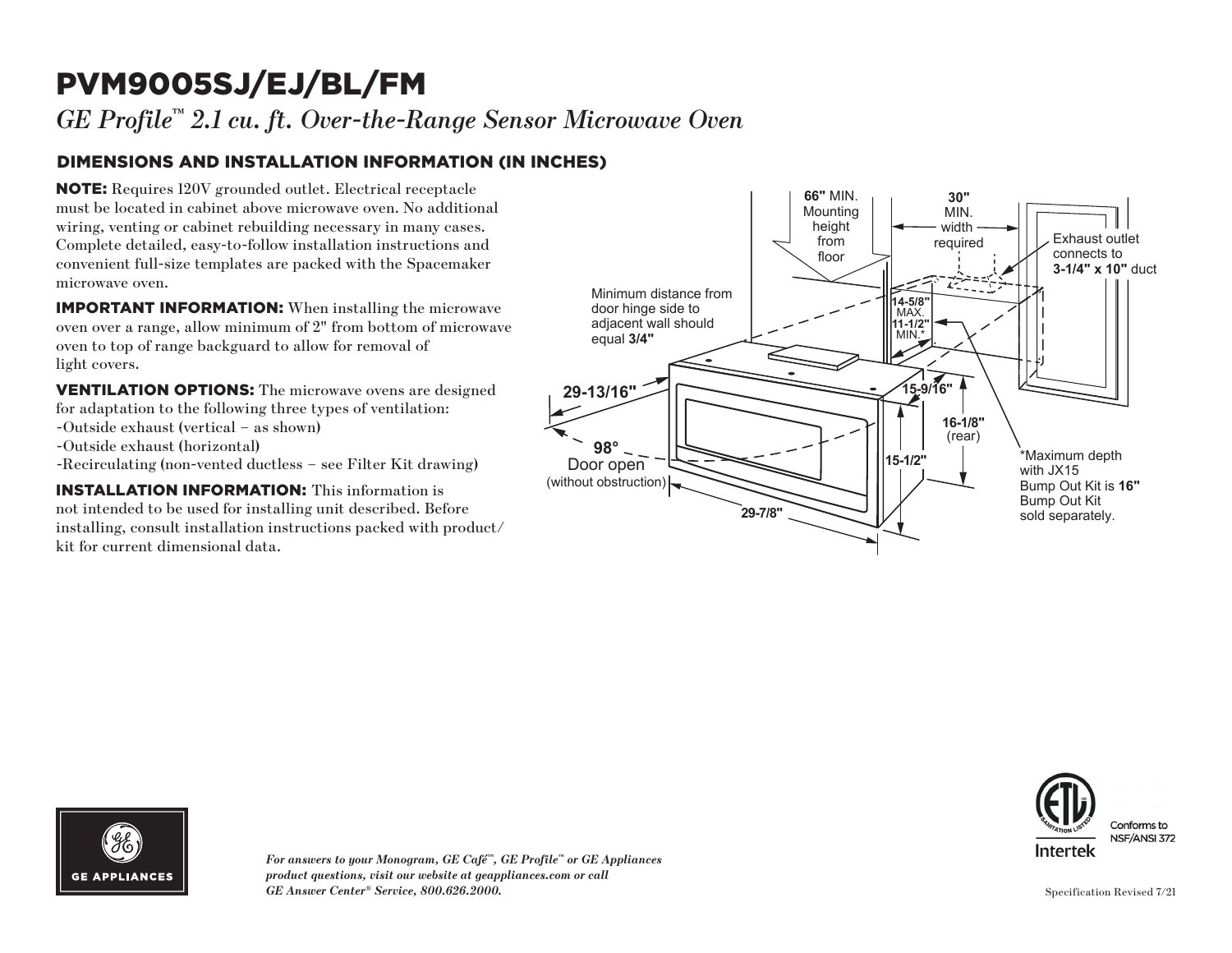# PVM9005SJ/EJ/BL/FM

*GE Profile™ 2.1 cu. ft. Over-the-Range Sensor Microwave Oven*

#### DIMENSIONS AND INSTALLATION INFORMATION (IN INCHES)

HOOD EXHAUST DUCT: Outside ventilation requires a HOOD EXHAUST DUCT. Read the following carefully.

**EXHAUST CONNECTION:** The hood exhaust has been designed to mate with a standard  $3\text{-}1/4$ " x 10" rectangular duct. If a round duct is required, a rectangular-to-round transition adaptor must be used. Do not use less than a 6" diameter duct.

REAR EXHAUST: If a rear or horizontal exhaust is to be used, care should be taken to align exhaust with space between studs, or wall should be prepared at the time it is constructed by leaving enough space between the wall studs to accommodate exhaust.

MAXIMUM DUCT LENGTH: For satisfactory air movement, the total duct length of 3-1/4" x 10" rectangular or 6" diameter round duct should not exceed 140 equivalent feet.

ELBOWS, TRANSITIONS, WALL AND ROOF CAPS, etc., present additional resistance to airflow and are equivalent to a section of straight duct which is longer than their actual physical size. When calculating the total duct length, add the equivalent length of all transitions and adaptors plus the lengths of all straight duct sections. The chart below shows the approximate feet of equivalent length of some typical ducts.

| <b>DUCT</b>                    | <b>EQUIVALENT FEET</b> |
|--------------------------------|------------------------|
| <b>A.</b> Rectangular-To-round |                        |
| <b>Transition Adaptor</b>      | $5$ ft.                |
| <b>B.</b> Wall Cap             | $40$ ft.               |
| $C. 90^\circ$ Elbow            | 10 ft.                 |
| $D.45^{\circ}$ Elbow           | $5$ ft.                |
| $E. 90^{\circ}$ Elbow          | 25 ft.                 |
| F. $45^{\circ}$ Elbow          | $5$ ft.                |
| G. Roof Cap                    | 24 ft.                 |





*For answers to your Monogram, GE Café™, GE Profile™ or GE Appliances product questions, visit our website at geappliances.com or call GE Answer Center® Service, 800.626.2000.*



Conforms to NSF/ANSI 372